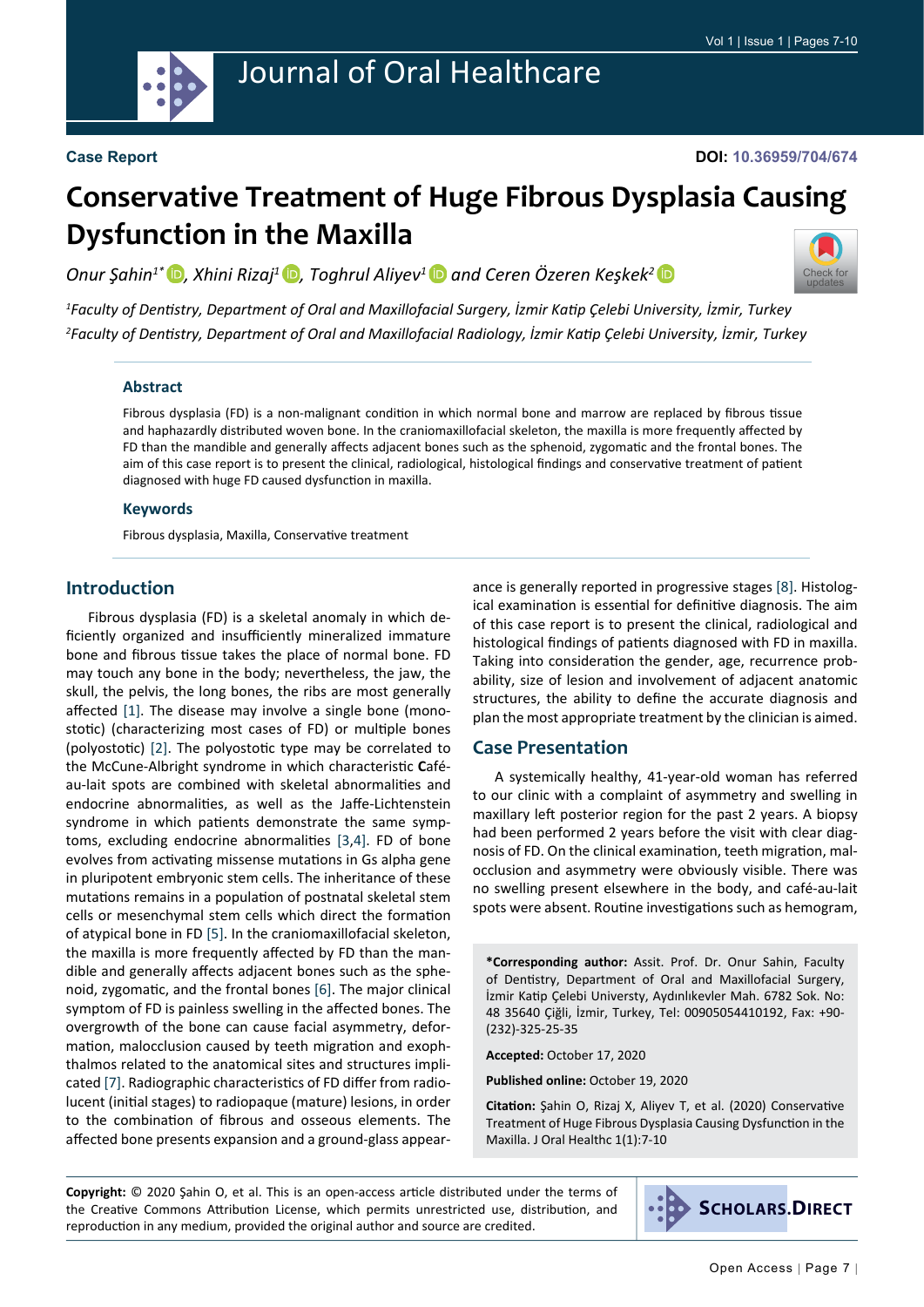



serum calcium and serum alkaline phosphatase (ALP) were performed. All parameters were within normal limits except ALP. In the orthopantomography (OPG) and cone beam computed tomography (CBCT) examination, a ground glass image consistent with the characteristic appearance of fibrous dysplasia was located in the inferior part of the left [maxil](https://www.sciencedirect.com/topics/medicine-and-dentistry/maxillary-sinus)[lary sinus](https://www.sciencedirect.com/topics/medicine-and-dentistry/maxillary-sinus) [\(Figure 1](#page-1-0)). It showed an expansile mass lesion at the left maxillary region measuring about  $6.8 \times 7.4 \times 6$  cm. In this case, it was decided to extract the teeth and remove the large bone fragment causing dysfunction for a biopsy sample ([Figure 2A](#page-2-1), [Figure 2B](#page-2-1) and [Figure 2C\)](#page-2-1). Since the patient didn't prefer general anesthesia, hemimaxilectomy was not the first selection. So, we preferred a conservative treatment involving ultrasonic piezoelectric bone surgery and osteotomy. A large part of the lesion was excised as the huge expansion caused dysfunction. Bone deformities and asymmetry were corrected. No treatment of other bones was done because there were no ocular symptoms and patient was unwilling too. Histopathological examination of the incisional biopsy revealed irregular shaped compact bone lamellae in the loose fibrous stroma and was diagnosed as fibrous dysplasia ([Fig](#page-2-1)[ure 2D](#page-2-1)). Since FD may have genetic inheritance, 2 children and 1 brother of the patient were examined clinically and radiologically. However, no signs of fibrous dysplasia were encountered. The patient was followed-up for two-year and the routine follow-up was continued. No infective complications and expansion occurred at two-year follow-up.

#### **Discussion**

FD is a non-malignant condition in which normal bone and marrow are replaced by fibrous tissue and haphazardly distributed woven bone [[1\]](#page-2-0). All forms of fibrous dysplasia are seen equally in men and women without gender inequity. However, Kruse, et al.[[9\]](#page-3-7) reported that the disease was more common in women. It is often thought that lesions will stabilize with the completion of skeletal development in the first three decades of life. However, in this case the age of patients is over 40 years.

The FD has three radiological patterns as follows; the first type is pagetoid with bone expansion and alternate areas of radiodensity and radiolucency. The second pattern is sclerotic, with bone expansion and a homogenous radiodensity (a ground glass appearance). The third type is cyst-like, usually a round or oval lesion with a sclerotic border [[10\]](#page-3-8). Our case matches with the first type of Fries' descriptions.

MacDonald Jankowski [[11\]](#page-3-9) reported that tooth displacement might also occur and lamina dura could be absent in FD patients. Petrikowski, et al. [\[12](#page-3-10)] suggested that the loss of lamina dura could be used as an ancillary diagnostic feature for FD. In the present cases, the absence of lamina dura was observed and tooth displacement was present.

Regarding the treatment of fibrous dysplasia in literature there are various conservative and invasive methods [\[13](#page-3-11)]. Conservative treatments such as debulking, contour and

<span id="page-1-0"></span>Ĩ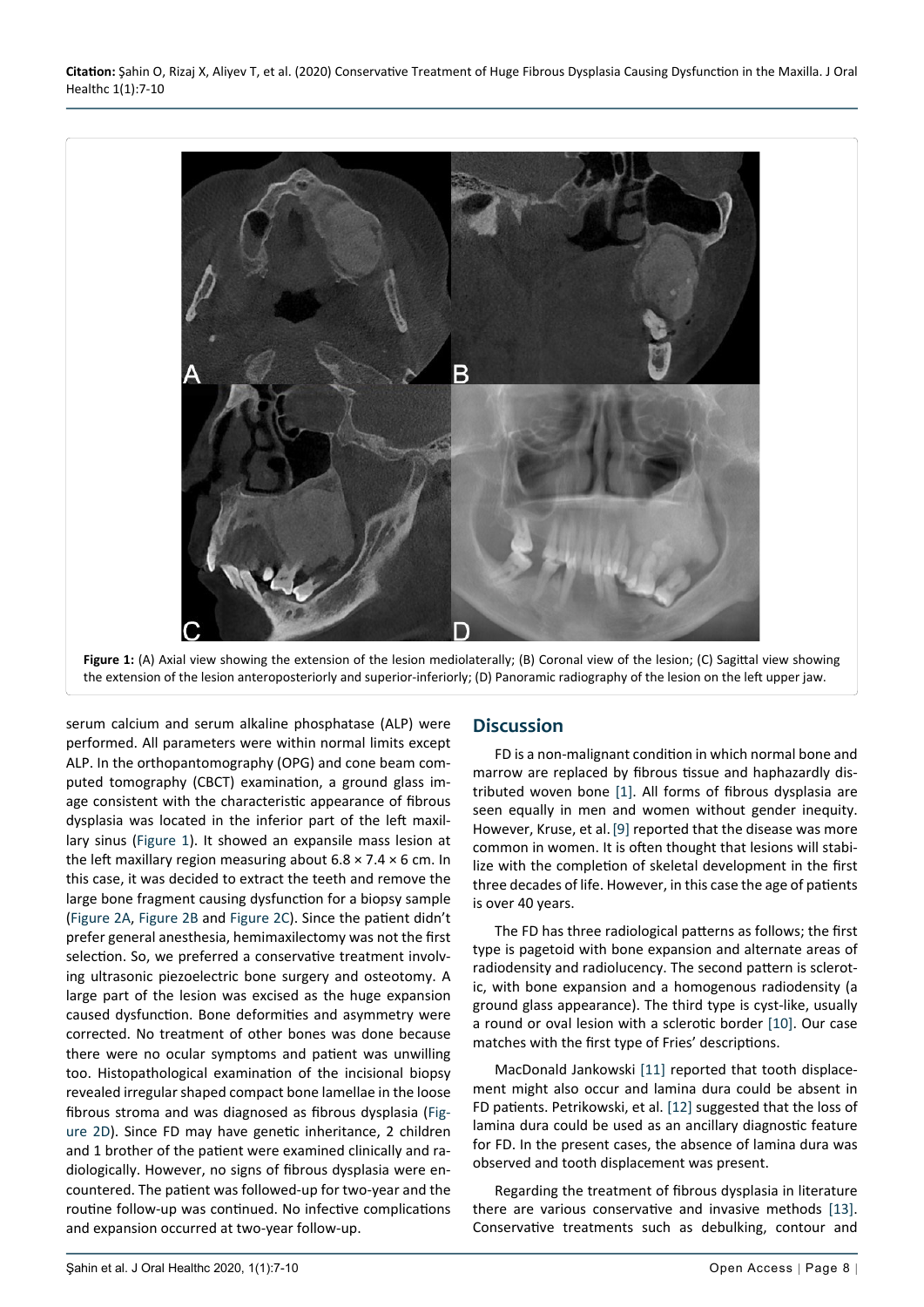<span id="page-2-1"></span>

**Figure 2:** (A) Intraoral view of the lesion in the left posterior maxilla region after extraction; (B) Intraoperative view of the lesion; (C) Lesion removed by ultrasonic piezo electric bone surgery under the local anesthesia; (D) Uniformly distributed C shaped or Chinese figure-like trabeculae of woven/immature bone within proliferating fibroblastic and vascularized stroma.

shaving can be applied for extreme lesions. However, especially in the  $2^{nd}$  and  $3^{rd}$  decades of life, regrowth may occur [[14\]](#page-3-12). Differential diagnosis of osteogenic sarcoma or osteomyelitis such as biopsy is recommended for extensive lesions before surgery to rule out secondary lesions. Lesions that are refractory to debulking, small monostotic lesions, and aggressive lesions may require complete surgical removal. While radiotherapy is controversial in treating the disease because it increases the risk of sarcomatous transformation [[13](#page-3-11),[14\]](#page-3-12).

In craniomaxillofacial fibrous dysplasia surgical treatment is not advisable if there are no severe deformations in the craniomaxillofacial bones. Also if the lesions are asymptomatic and there is no risk of fractures every 6 months clinical and radiological follow-up examinations are advised.

In this present case, the patient didn't have pain, diplopia or visual impairment. The main concern was the apparent asymmetry on the side of the lesion and due to changes in occlusion reduction of bite and dilatative abilities was present. The patient underwent non-invasive surgical operation using piezosurgery. The loss of chewing function due to the extrusion of the teeth in the relevant area was resolved by extraction of the teeth and partial removal of the lesion.

# **Conclusion**

As a result, it should be remembered that fibrous dysplasia, which is frequently seen in young ages, may also occur

in older ages. The patient should be relieved that the lesion is not malignant. Patient controls should not be neglected in case of recurrence and malignant transformation risk, even though it is rare.

# **Acknowledgement**

None.

# **Conflicts of Interest**

There are no conflicts of interest to declare.

# **Consent**

Consent for publication was taken from the patient.

#### **Authors Declaration**

The manuscript has not been published and is not under consideration for publication in any other journal. Instructions to the author were read. We accept all conditions and publication rights. All authors have approved the manuscript and its submission to the journal. We have no funding sources to declare.

# **References**

<span id="page-2-0"></span>1. [Şahin O, Odabaşı O \(2018\) Clinical and histopathological eval](http://www.pontejournal.net/mainpanel/abstract.php?TOKEN=gRkgF5411G&PID=PJ-ILR3F)[uation of odontogenic cysts according to World Health Orga](http://www.pontejournal.net/mainpanel/abstract.php?TOKEN=gRkgF5411G&PID=PJ-ILR3F)[nization new classification of odontogenic cysts: A preliminary](http://www.pontejournal.net/mainpanel/abstract.php?TOKEN=gRkgF5411G&PID=PJ-ILR3F)  study. [Ponte Int J Sci Res 74: 59-74.](http://www.pontejournal.net/mainpanel/abstract.php?TOKEN=gRkgF5411G&PID=PJ-ILR3F)